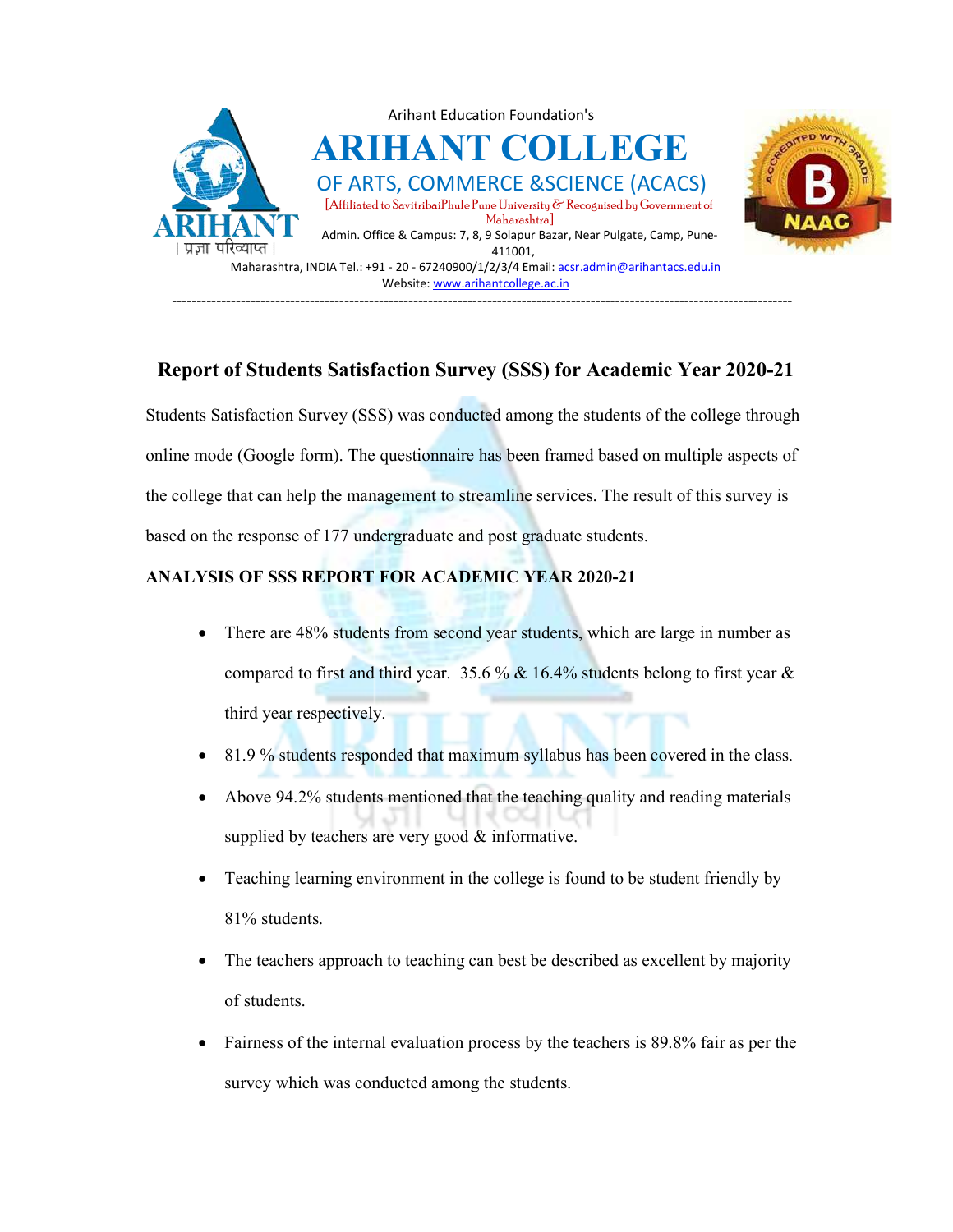- The performance of the student's regardingtheir assignments was communicated with the students on regular basis.
- The institute always takes active interest in promoting and organising internship, student exchange, and field visit opportunities for students.
- Our teachers constantly provide mentorship for students, which facilitate the students incognitive, social and emotional growth.
- According to the students our institution provides multiple opportunities to learn and grow; which help them for better career opportunities as well as to develop their personalities.
- Teachersusually inform the students about their expected competencies, course outcomes and programme outcomes which help the students in their academic studies.
- Most of the students responded that our teachers illustrate the concepts through examples and applications. Due to which it becomes easy for them to understand the concepts and solve the problems.
- 84.2 % students responded that our teachers identify their strengths and encourage them with providing right level of challenges which help them to overcome their problems.
- The institute/ teachers use student centric methods, such as experiential learning, participative learning and problem solving methodologies for enhancing learning experiences as recoded by majority of students.
- Our teachers encourage the students to participate and take lead in extracurricular activities such as soft skills, life skills and employability skills related activities and seminars which make them ready for the world of work.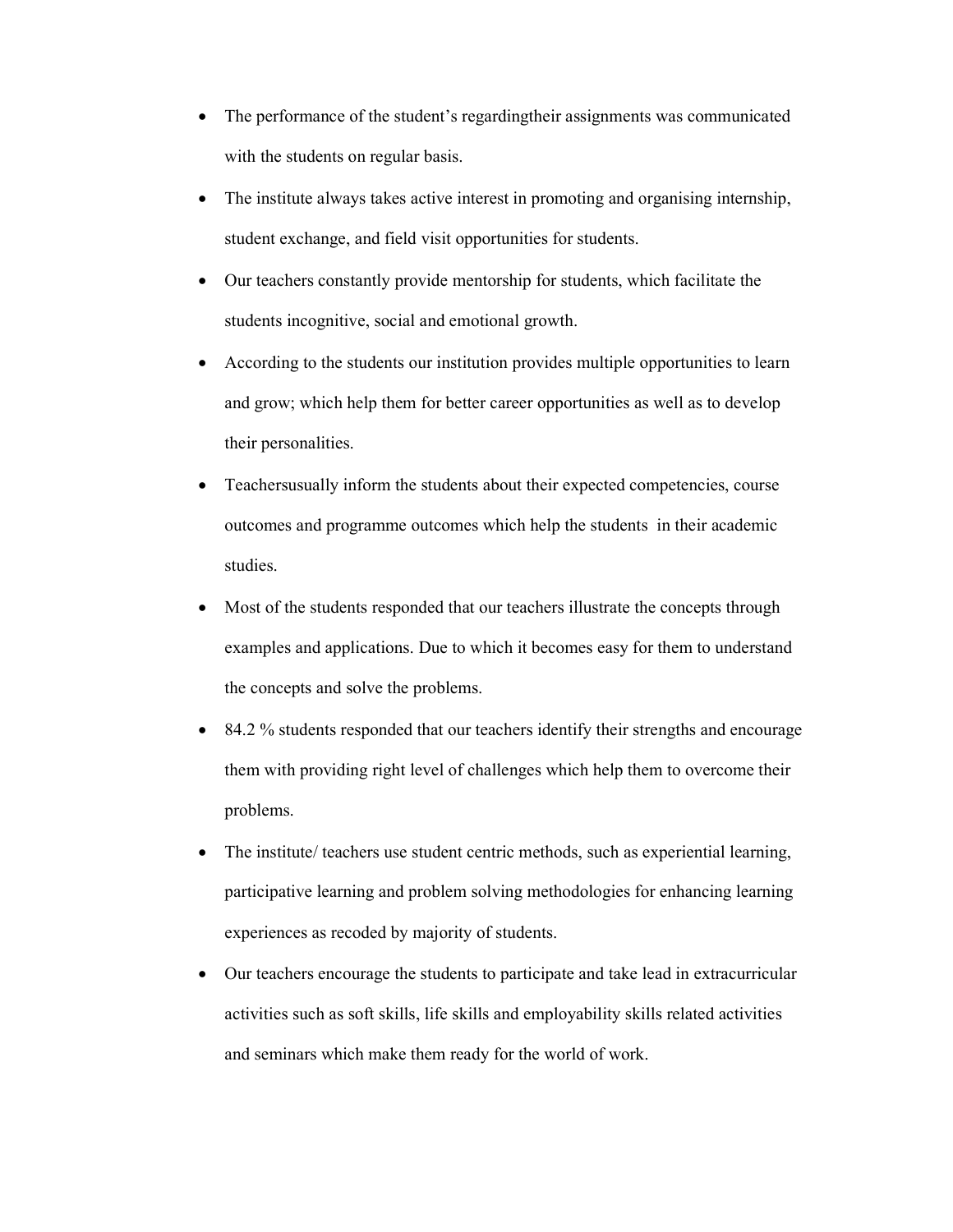- The overall quality and impact of the teaching-learning process in our institute is very good as maximum number of teachers use ICT tools such as Google very good as maximum number of teachers use ICT tools such as Google<br>classroom, projector, PowerPoint presentations etc. while teaching.
- Large number of students mentioned that the library facility of our college is very good as maximum number of teachers use ICT tools such as Google<br>classroom, projector, PowerPoint presentations etc. while teaching.<br>Large number of students mentioned that the library facility of our college is<br>good. in the college library. The overall quality and impact of the teaching-learning process in our institute is<br>very good as maximum number of teachers use ICT tools such as Google<br>classroom, projector, PowerPoint presentations etc. while teaching.<br>L

## The responses given by the students for the questionnaire provided to the students are givenbelow.

1. Which course they belong too?





S.Y.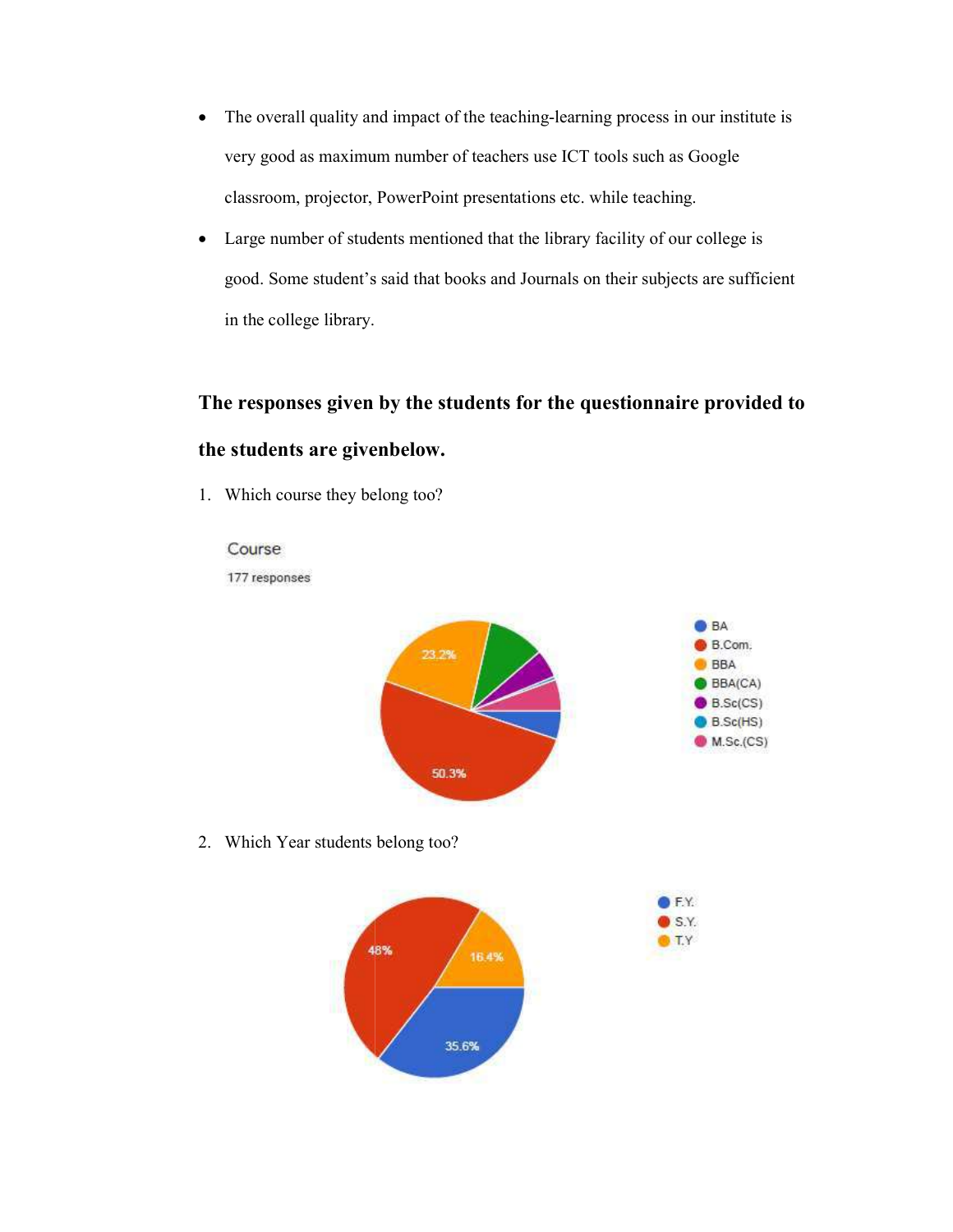3. How much of the syllabus was covered in the class?



4. How well did the teachers prepare for the



5. How well were the teachers able to communicate?



6. The teachers approach to teaching can best be described as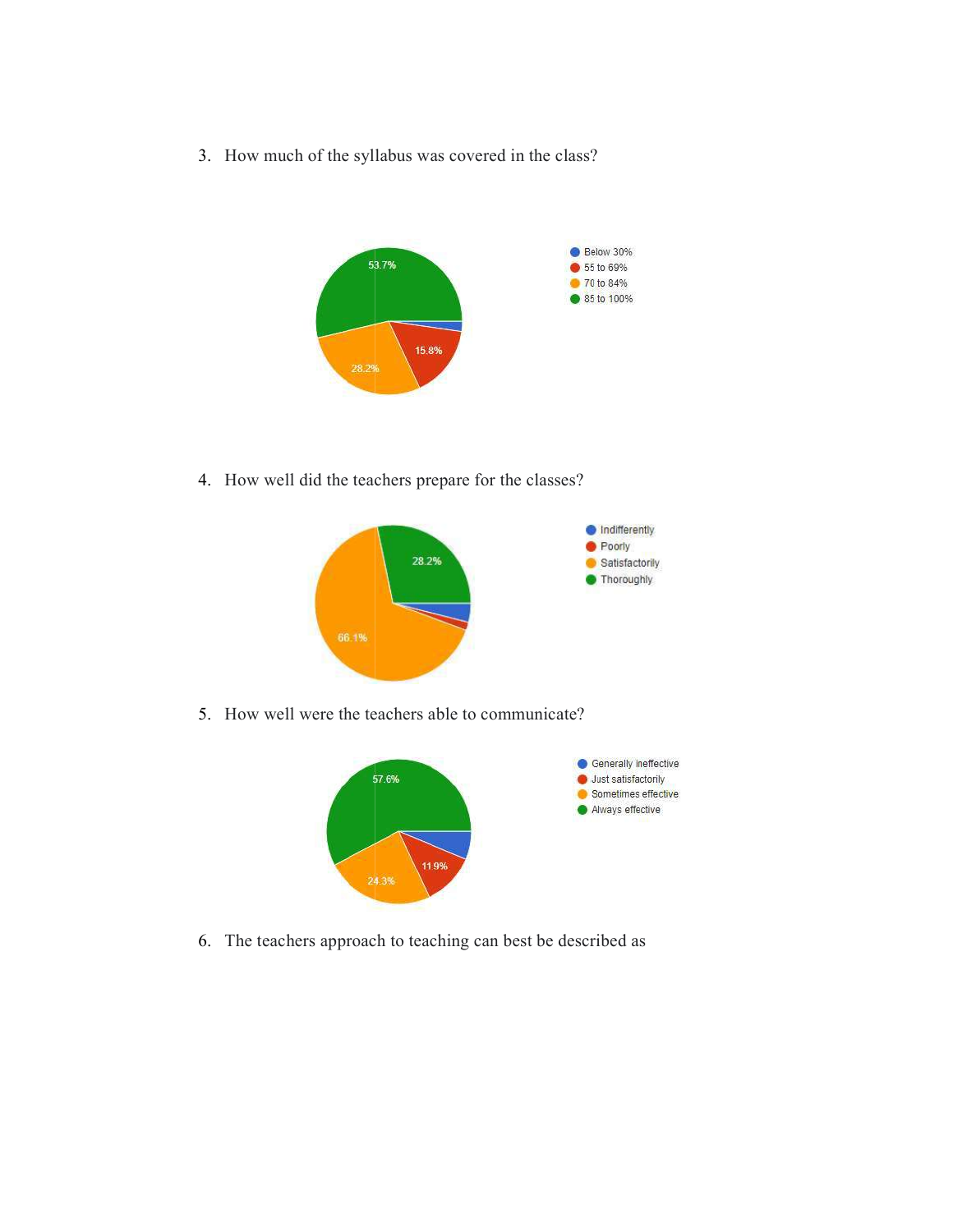

7. Fairness of the internal evaluation process by the teachers.



8. Was your performance in assignments discussed with you?



9. The institute takes active interest in promoting and organising internship, student exchange, and field visit opportunities for students?



10. The teaching and mentoring process in your institution facilitates you in cognitive, social and emotional growth.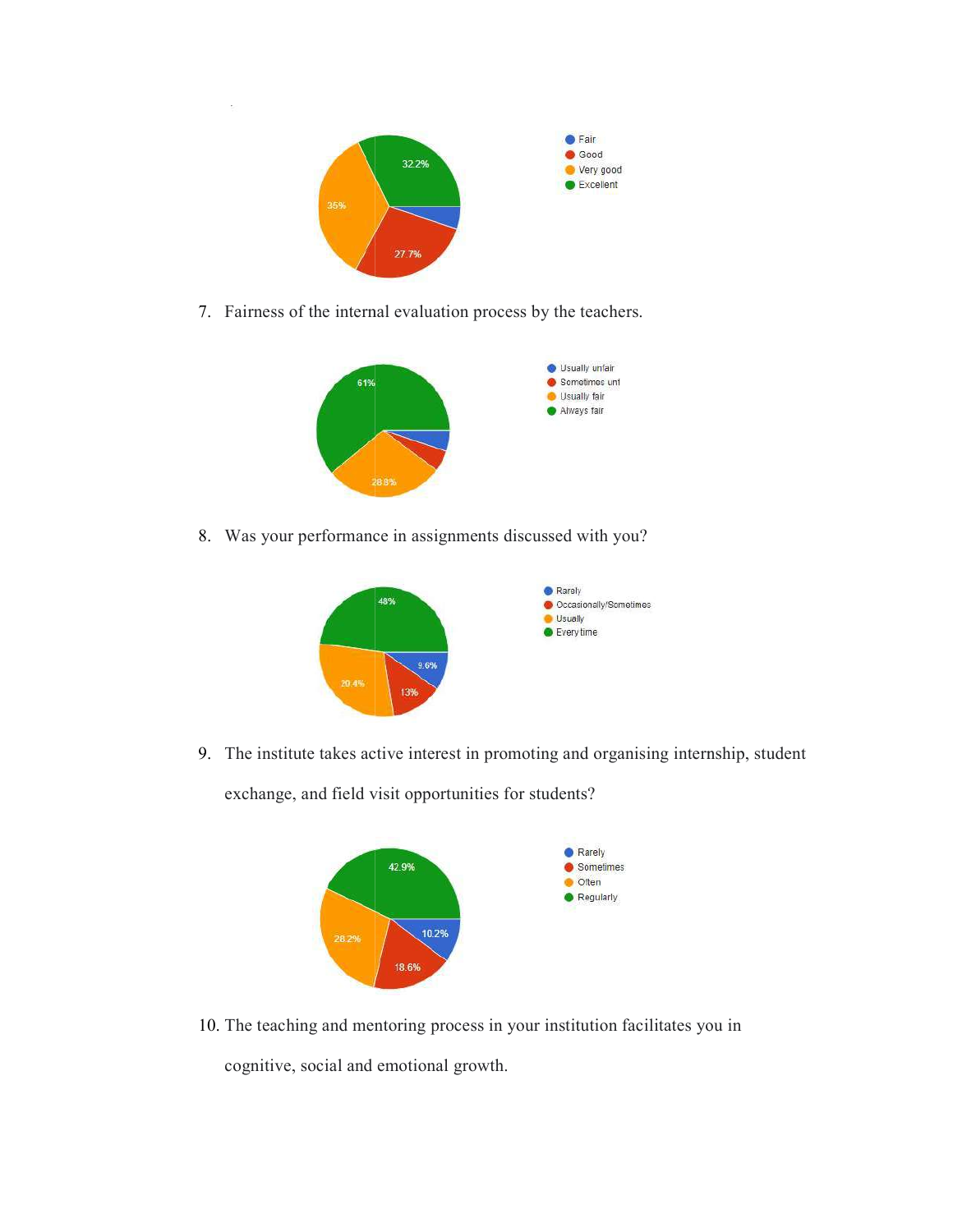

11. The institution provides multiple opportunities to learn and grow.



12. Teachers inform you about your expected competencies, course outcomes and



programme outcomes

13. The teachers illustrate the concepts through examples and applications.



14. The teachers identify your strengths and encourage you with providing right

level of challenges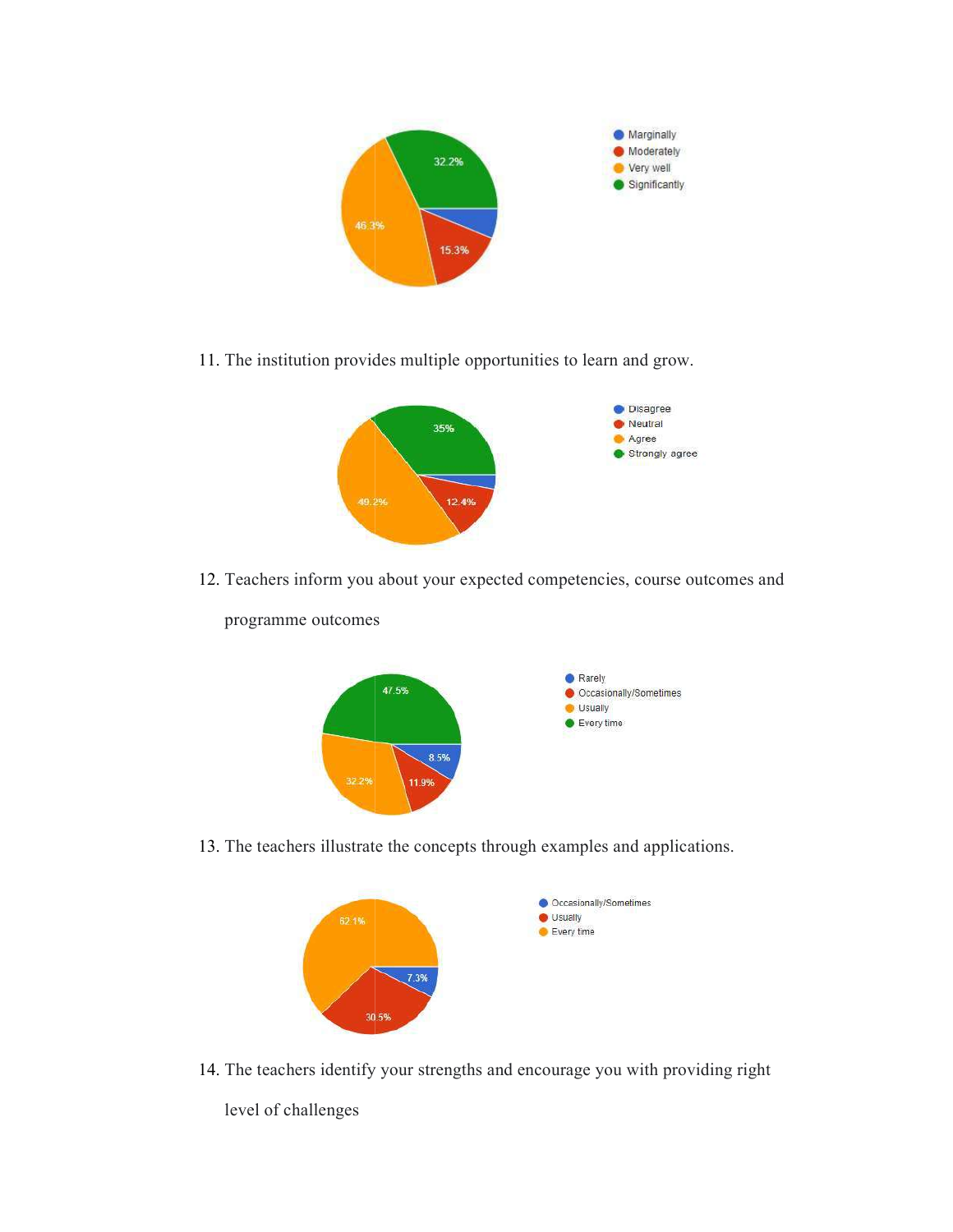

15. Teachers are able to identify your weaknesses and help you to overcome



16. The institute/ teachers use student centric methods, such as experiential participative learning and problem solving methodologies for enhancing learning





17. Teachers encourage you to participate and take lead in extracurricular activitie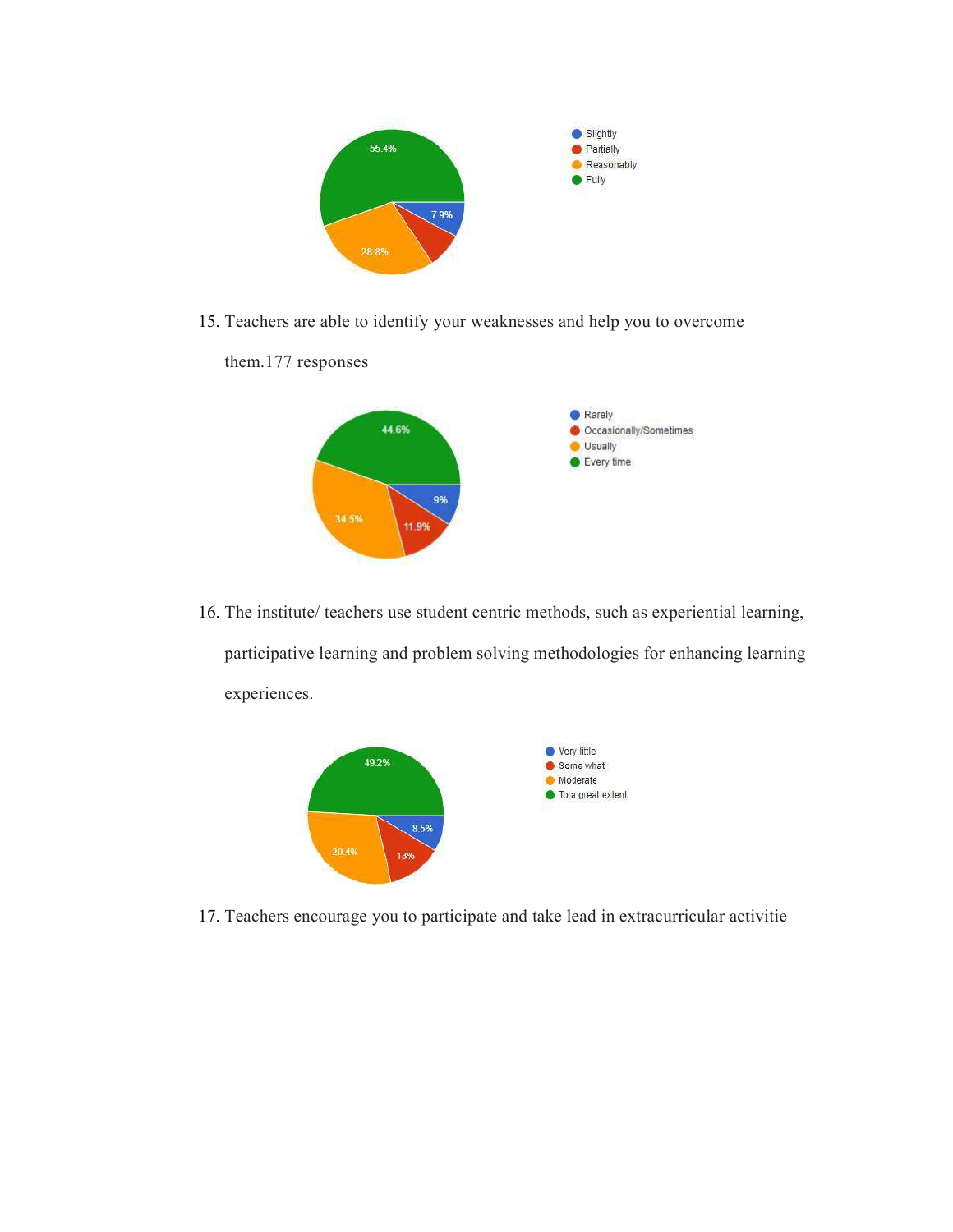

18. Efforts are made by the institute/teachers to inculcate soft skills, life skills and employability skills to make you ready for the world of work.



- 19. What percentage of teachers use ICT tools such as LCD projector, Multimedia,
	- etc. while teaching



20. The overall quality and impact of the teaching-learning process in your institute is very good.